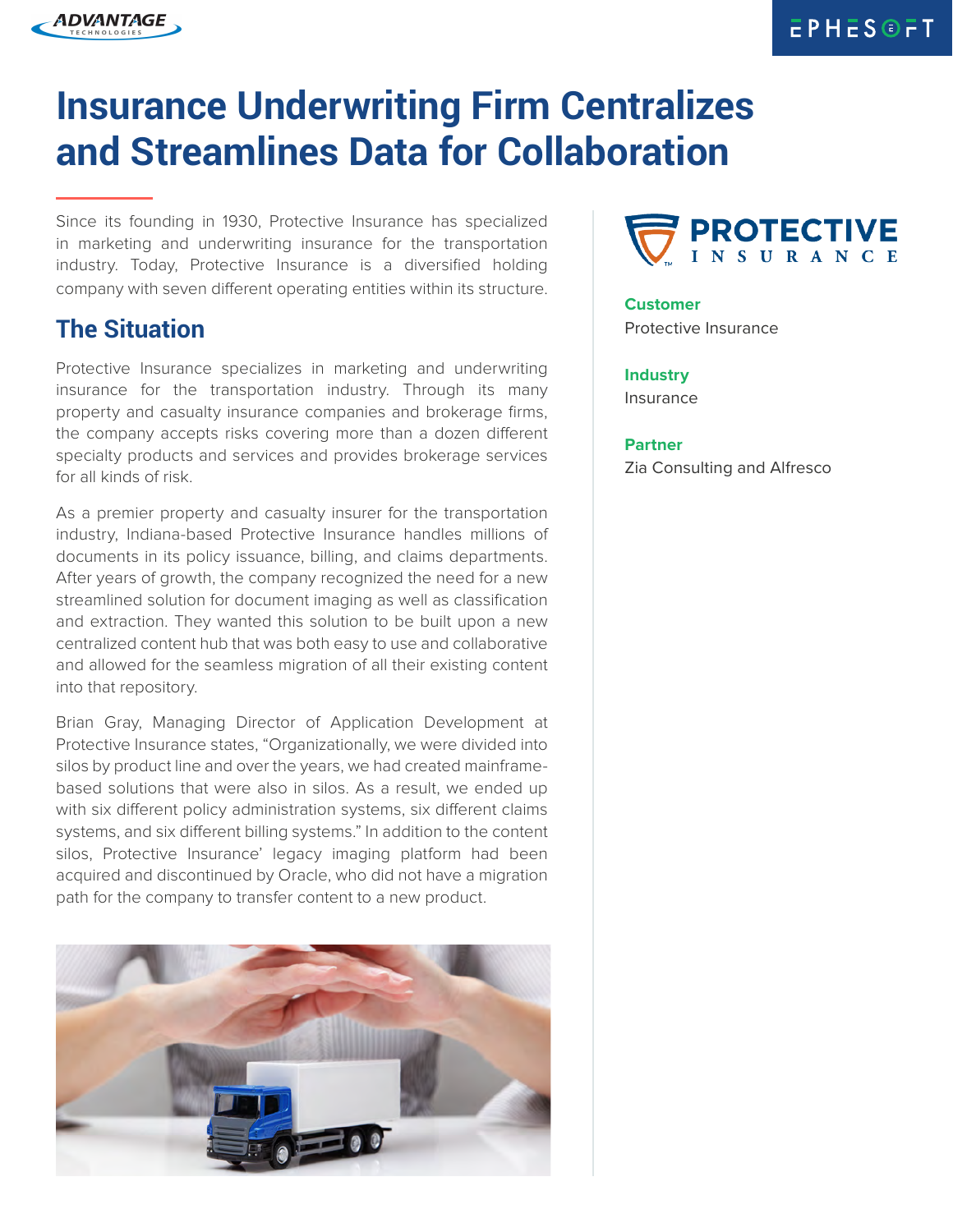## **Process and Solution**

After evaluating several solutions, Protective Insurance chose Alfresco as its new enterprise content management platform. The company partnered with Colorado-based Zia Consulting to help them migrate all their content from Oracle to the Alfresco platform and also deliver a new intelligent capture solution utilizing Ephesoft Smart Capture®.

"We told Zia that if they could migrate 10 million documents in 30 days, we would sign a contract with them for the full project implementation," Gray said. "They migrated 10 million documents in less than 7 days – and all during non-peak hours."

Zia then spent the next few weeks in an assessment phase, learning the business of Protective Insurance both remotely and on-site. They also spent time talking to internal users of the platform about their

unique content management needs.

Ryan McVeigh, VP of ECM Solutions and Sales at Zia said, "Through our Initial Consulting Engagement (ICE ) we delved into how their daily operations worked so that we could create a customized solution. Because of our ability to understand how the system needed to perform, we were able to increase user adoption making the whole solution function properly and give them great results."

"We knew if we wanted to deliver something that business users valued, appreciated and would actually adopt we had to turn this into a business initiative and not just an IT initiative," said Gray. "We didn't just want to implement a new system, we wanted to revolutionize the way we do business and really take a look at our processes internally."